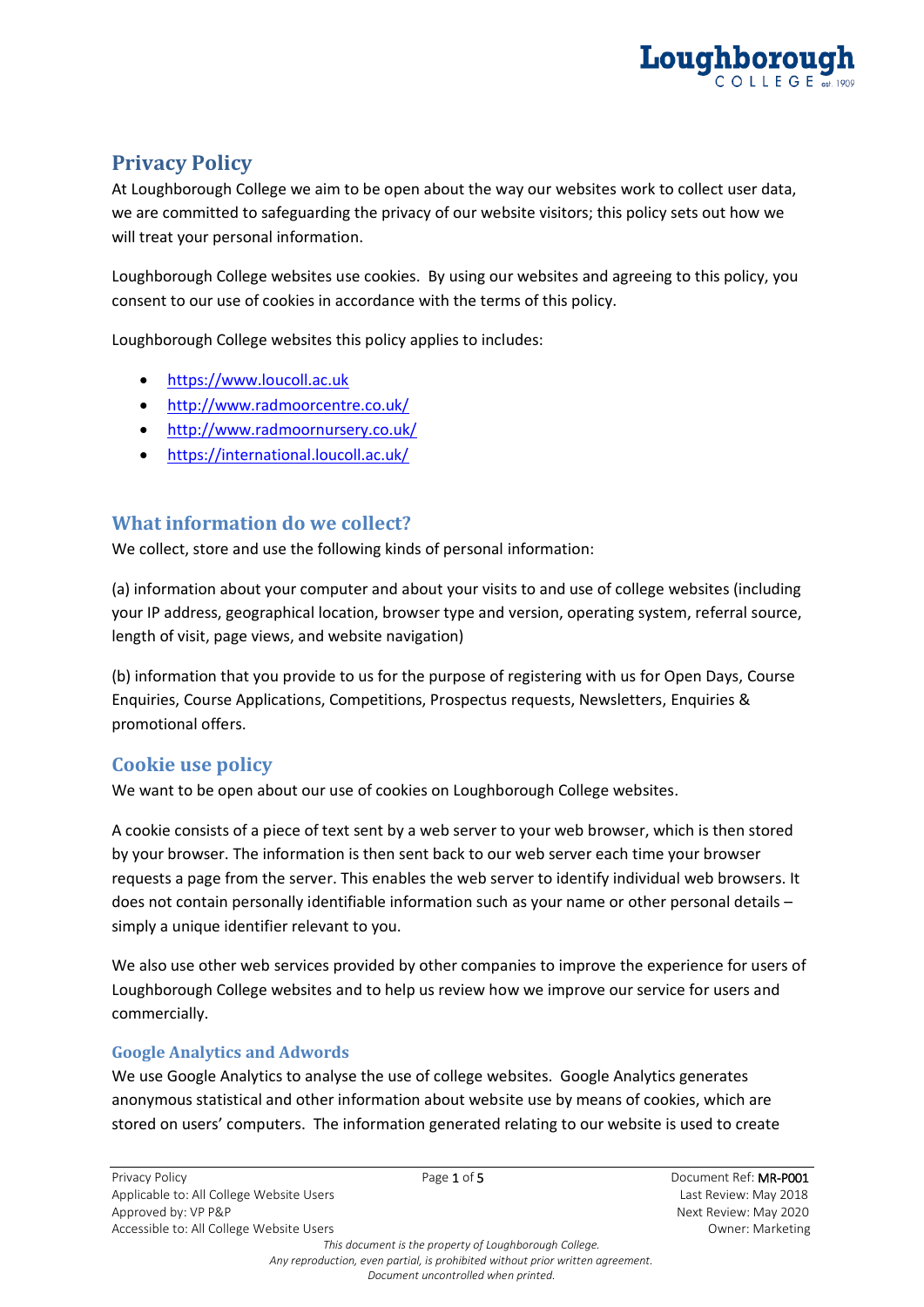

reports about the use of the website. Google will store this information. Google's privacy policy is available at:<http://www.google.com/privacypolicy.html>

AdWords also uses cookies. It helps us to identify adverts that have been successful by adding a cookie to a person's computer when the person clicks an ad. This cookie lasts 30 days and does not collect or track personally identifying information. People can disable Google's Conversion Tracking cookie in their Internet browser's user preferences settings.

#### **Remarketing**

Remarketing is a way for us to connect with you, based upon your past interactions with the Loughborough College website. Third-party vendors may be used by Loughborough College to perform remarketing services. As a result, third-party vendors, including Google, may show Loughborough College ads on sites on the internet. Third-party vendors, including Google, use cookies to serve ads based on a user's prior visits to Loughborough College's website.

To opt out of customized Google Display Network ads [click here.](https://www.google.com/settings/u/0/ads?hl=en&hl=en&hl=en&sig=ACi0TChA4aSMdy18ab8WCxaTusujng5L0pMnOuQeNMS-wXDuoGyRfbCld7xRTcubJTYgXpvpSZE5nZxiHmp4SbQlLWVahXhml8R-gFWVHwdr6ESynbybBTt9FMwvyj9Sb1oST_mh3BW18goqiPKACcVLojY_R24nz1VT8SOLQG4CpJT94nHPVKc) To find out more about how Google uses any data it collects please visit [http://www.google.com/privacy\\_ads.html.](http://www.google.com/privacy_ads.html) 

Any information collected is used only for remarketing purposes and will not be used by them for any other purpose.

### **How do I block cookies from these services?**

Most browsers allow you to reject all cookies, whilst some browsers allow you to reject just third party cookies. For example, in Internet Explorer you can refuse all cookies by clicking "Tools", "Internet Options", "Privacy", and selecting "Block all cookies" using the sliding selector. Blocking all cookies will, however, have a negative impact upon the usability of many websites, including this one.

If you want to manage privacy we recommend you install Ghostery which gives you a chance to learn more about each service it identifies on a site and block their cookies or Scripts. It gives information on how they describe themselves, a link to their privacy policies.

#### **Mailchimp – Email Client**

We use MailChimp as our marketing automation platform to distribute personalised and branded emails to you. Your data is stored securely on this platform and has restricted access from college personnel. Where you have explicitly consented for us to do so we may send emails about college services and offers. You may also receive promotional emails from Loughborough College where you are an existing user of College products and services.

There are also legitimate reasons for us to contact you via MailChimp. For example, if you have made an application to study at the college we may use MailChimp to invite you in to college for an interview, taster session, pre-programme experience, enrolment or other event as part of the application process.

You can change your mind at any time by clicking the unsubscribe link in the footer of any email you receive from us, or by contacting us at marketing.info@loucoll.ac.uk. We will always treat your

| Privacy Policy                           | Page 2 of 5                                            | Document Ref: MR-P001 |
|------------------------------------------|--------------------------------------------------------|-----------------------|
| Applicable to: All College Website Users |                                                        | Last Review: May 2018 |
| Approved by: VP P&P                      |                                                        | Next Review: May 2020 |
| Accessible to: All College Website Users |                                                        | Owner: Marketing      |
|                                          | This document is the property of Loughborough College. |                       |
|                                          |                                                        |                       |

*Any reproduction, even partial, is prohibited without prior written agreement. Document uncontrolled when printed.*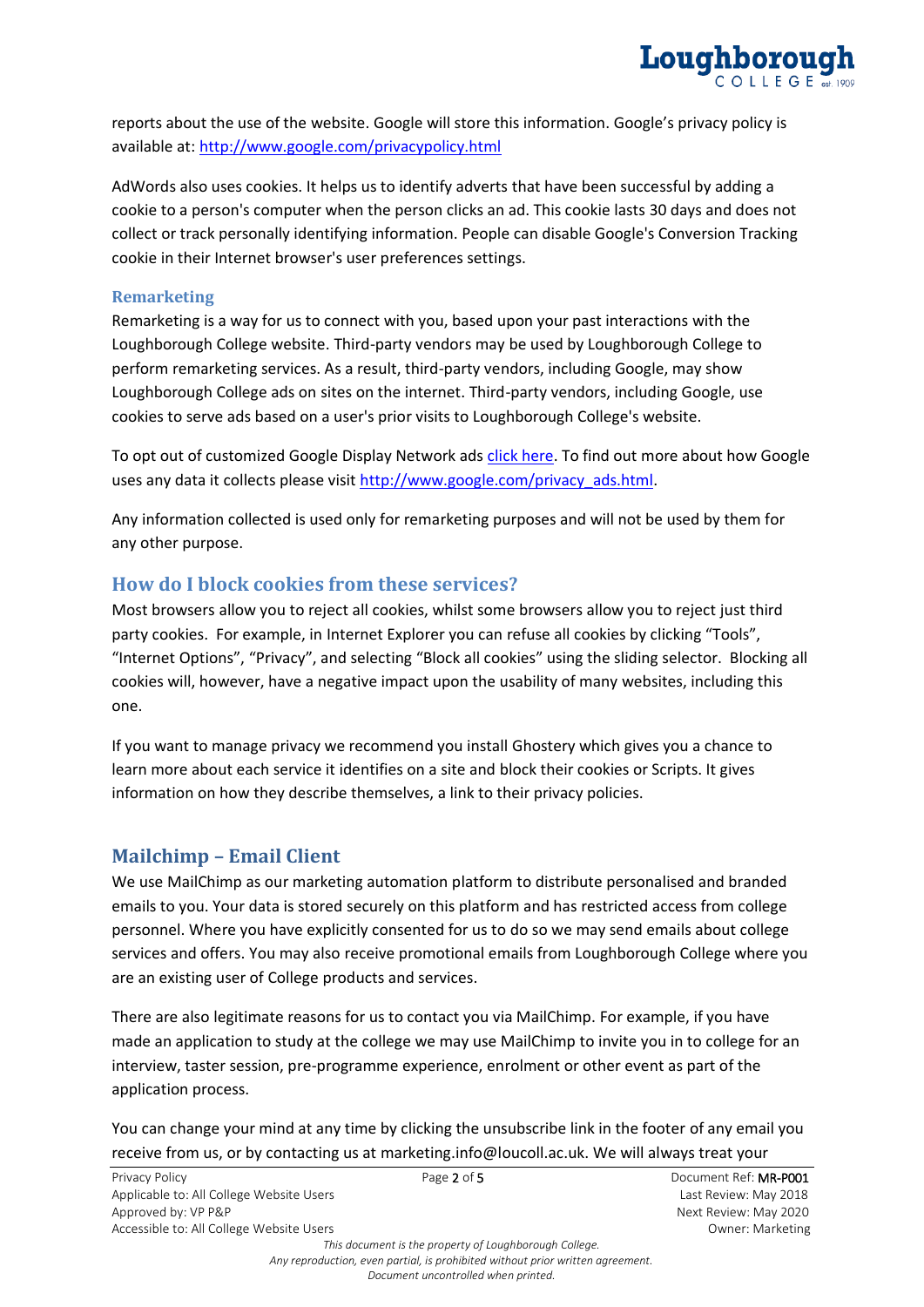

information with respect. You agree that we may process your information in accordance with these terms.

Your personal data when processed through Mailchimp is hosted in the United States. Mailchimp have certified their agreement with the EU-U.S. Privacy Shield Framework and the Swiss-U.S. Privacy Shield Frameworks.

### **Using your personal information**

The information that you have provided will be used to improve our services and enable us to contact you about future opportunities at Loughborough College. Loughborough College collects data for various administrative, academic, health, safety and other legitimate reasons. Due to the Data Protection Act 1998, it is important for you to be aware that your details as given may be used for the purposes outlined above.

Personal information will not be shared with or used by any third party except where specified.

#### **Disclosures**

We may disclose information about you to any of our employees, officers, agents, suppliers or subcontractors insofar as reasonably necessary for the purposes as set out in this privacy policy.

In addition, we may disclose your personal information:

(a) to the extent that we are required to do so by law;

(b) in connection with any legal proceedings or prospective legal proceedings;

(c) in order to establish, exercise or defend our legal rights (including providing information to others for the purposes of fraud prevention and reducing credit risk);

(d) to the purchaser (or prospective purchaser) of any business or asset that we are (or are contemplating) selling; and

(e) to any person who we reasonably believe may apply to a court or other competent authority for disclosure of that personal information where, in our reasonable opinion, such court or authority would be reasonably likely to order disclosure of that personal information.

Except as provided in this privacy policy, we will not provide your information to third parties.

### **Policy amendments**

We regularly review and, if appropriate, update this privacy policy from time to time, and as our services and use of personal data evolves. If we want to make use of your personal data in a way that we have not previously identified, we will contact you to provide information about this and, if necessary, to ask for your consent.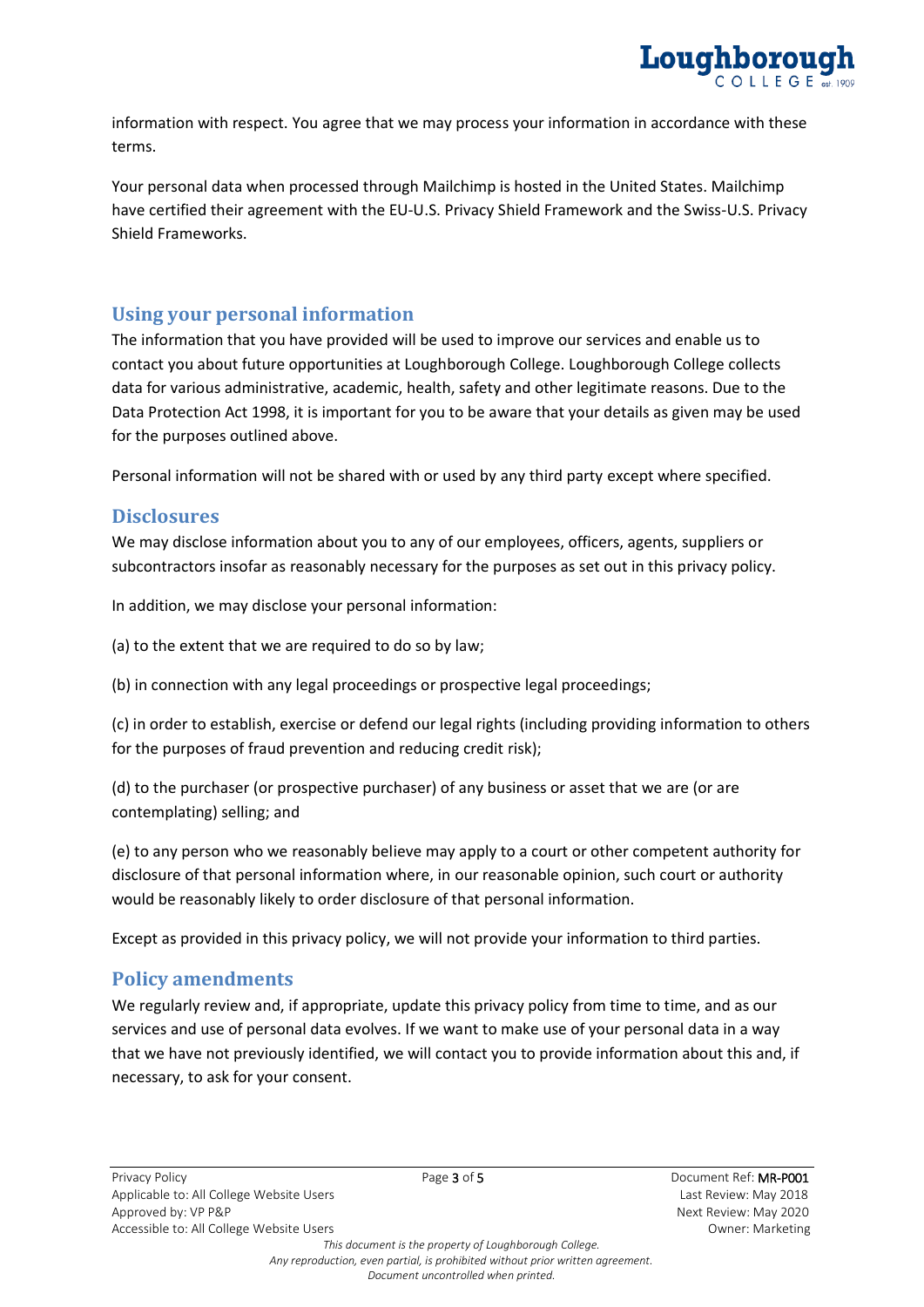

# **Your rights as a data subject**

By law, you can ask us what information we hold about you, and you can ask us to correct it if it is inaccurate. If we have asked for your consent to process your personal data, you may withdraw that consent at any time.

If we are processing your personal data for reasons of consent or to fulfil a contract, you can ask us to give you a copy of the information in a machine-readable format so that you can transfer it to another provider.

If we are processing your personal data for reasons of consent or legitimate interest, you can request that your data be erased.

You have the right to ask us to stop using your information for a period of time if you believe we are not doing so lawfully.

Finally, in some circumstances you can ask us not to reach decisions affecting you using automated processing or profiling.

To submit a request regarding your personal data by email, post or telephone, please use the contact information provided in the contact us section at the bottom of this policy.

# **Your right to complain**

If you have a complaint about our use of your information, we would prefer you to contact us directly in the first instance so that we can address your complaint. However, you can also contact the Information Commissioner's Office via their website at [www.ico.org.uk/concerns](http://www.ico.org.uk/concerns) or write to them at:

Information Commissioner's Office

Wycliffe House

Water Lane

**Wilmslow** 

**Cheshire** 

SK9 5AF

### **Third party websites**

The website contains links to other websites. We are not responsible for the privacy policies or practices of third party websites.

### **Updating information**

Please let us know if the personal information which we hold about you needs to be corrected or updated.

Privacy Policy **Page 4 of 5** Page 4 of 5 **Document Ref: MR-P001** Document Ref: **MR-P001** Applicable to: All College Website Users Last Review: May 2018 Approved by: VP P&P Next Review: May 2020 Accessible to: All College Website Users **Owner: Marketing Owner: Marketing** 

*This document is the property of Loughborough College. Any reproduction, even partial, is prohibited without prior written agreement. Document uncontrolled when printed.*